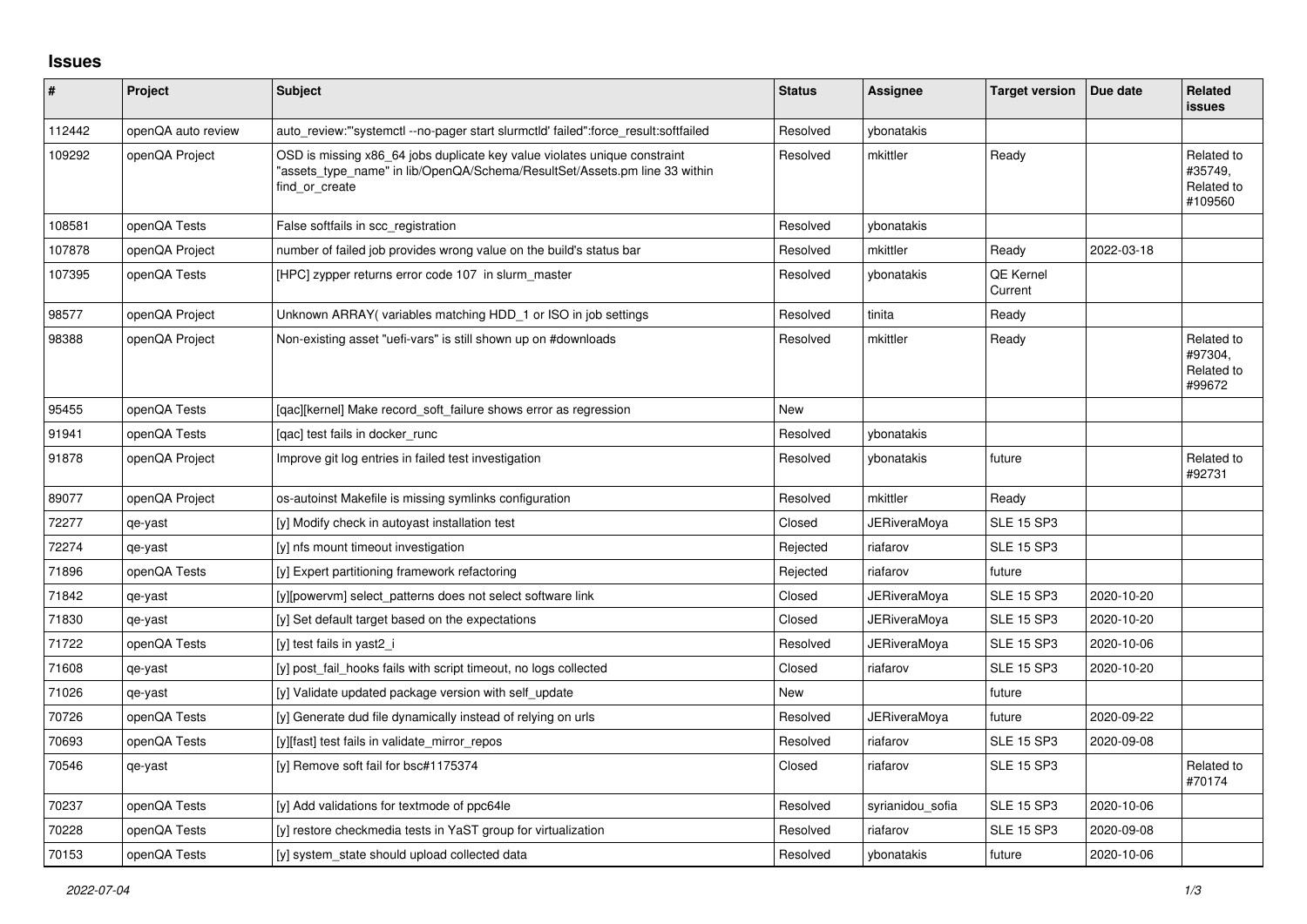| $\vert$ # | Project        | Subject                                                                                                  | <b>Status</b> | <b>Assignee</b> | <b>Target version</b> | Due date   | Related<br><b>issues</b>                      |
|-----------|----------------|----------------------------------------------------------------------------------------------------------|---------------|-----------------|-----------------------|------------|-----------------------------------------------|
| 69862     | openQA Tests   | [y] supportserver_generator_from_hdd fails for x86_64                                                    | Resolved      | ybonatakis      |                       | 2020-08-25 |                                               |
| 69259     | qe-yast        | [y] Test fully qualified domain name as an input for yast2-network                                       | <b>New</b>    |                 | future                |            |                                               |
| 69142     | qe-yast        | [y] Adjust bootloader for MM on aarch64                                                                  | Resolved      | vbonatakis      | <b>SLE 15 SP3</b>     | 2020-08-11 |                                               |
| 68908     | openQA Tests   | [y] Remove deprecated sections from autoyast profile                                                     | Rejected      |                 |                       |            |                                               |
| 68579     | qe-yast        | [y] gitlab-ci needs another stage for verify_file_existence                                              | Rejected      | riafarov        | future                |            |                                               |
| 68515     | openQA Tests   | [y] iscsi_client wont be fixed in SLE15SP2                                                               | Rejected      | riafarov        | <b>SLE 15 SP3</b>     |            |                                               |
| 68152     | openQA Tests   | [y] Revert Negative Lookhead for 'nothing provides /bin/sh'                                              | Resolved      | riafarov        | <b>SLE 15 SP3</b>     |            |                                               |
| 68146     | openQA Project | Implement colored and interactive logs                                                                   | Resolved      | okurz           | future                |            | Related to<br>#34978,<br>Related to<br>#16180 |
| 68143     | openQA Project | [y] Implement navigation to the schedule from the job                                                    | Resolved      | ybonatakis      | future                | 2020-06-30 |                                               |
| 67285     | openQA Tests   | [y] Adjust installation in autoyast_salt to the recent changes                                           | Resolved      | ybonatakis      | <b>SLE 15 SP2</b>     | 2020-06-16 |                                               |
| 66427     | openQA Project | openga-cli cant trigger single job                                                                       | Rejected      | ybonatakis      |                       |            |                                               |
| 66043     | openQA Tests   | [functional][y][hyperv] test failing in shutdown needs investigation                                     | Rejected      | riafarov        | Milestone 35+         | 2020-05-19 |                                               |
| 65891     | openQA Tests   | [functional][y] fix first boot on ipmi                                                                   | Resolved      | oorlov          | <b>SLE 15 SP2</b>     | 2020-05-19 |                                               |
| 65882     | openQA Tests   | [functional][y][sporadic] test fails in first boot cant finish because guess disabled guest              | Rejected      | riafarov        | Milestone 33          |            |                                               |
| 65858     | openQA Tests   | [functional] ppc64le iso is not bootable                                                                 | Rejected      | riafarov        |                       |            |                                               |
| 65447     | qe-yast        | [functional][y] Extend form of salt-formulas test                                                        | New           |                 | future                |            |                                               |
| 65088     | openQA Tests   | [functional][y] Verify writing conflict from YaST in 70-yast.conf                                        | Resolved      |                 | future                | 2020-07-14 | Copied from<br>#61073                         |
| 64731     | openQA Tests   | [functional][y] generate TW image with wicked and use it in yast2 cmdline and nis MM<br>test suites      | Resolved      | oorlov          | future                | 2020-05-19 | Copied from<br>#61901                         |
| 64328     | openQA Tests   | [functional][y] fix hostname_inst from btrfs_libstorage-ng                                               | Rejected      | ybonatakis      |                       |            |                                               |
| 64165     | openQA Tests   | [functional][y][periodic] test fails in nis server                                                       | Rejected      |                 |                       |            |                                               |
| 62690     | openQA Tests   | [functional][y][timeboxed:8h] finish btn is disabled in Installation Completed                           | Resolved      | mloviska        | Milestone 32          | 2020-02-25 |                                               |
| 62498     | openQA Tests   | [functional][y][opensuse] Update support server on o3 for remote installations                           | Resolved      | JERiveraMoya    | Milestone 32          | 2020-02-11 | Copied from<br>#62495                         |
| 62495     | openQA Tests   | [functional][y][opensuse] Update support_server on o3 for remote installations                           | Closed        |                 |                       |            | Copied to<br>#62498                           |
| 62096     | openQA Tests   | [functional][y][opensuse][timeboxed:16h] remote intallation doesnt communicate correctly<br>after reboot | Resolved      | ybonatakis      | Milestone 31          | 2020-01-28 |                                               |
| 61931     | openQA Tests   | [functiona][y] autoinst.xml is missing registration block in autoyast reinstall                          | Resolved      | JERiveraMoya    | Milestone 30          | 2020-01-28 |                                               |
| 61100     | openQA Tests   | [functional][y] test fails in scc_registration                                                           | Resolved      | riafarov        |                       |            |                                               |